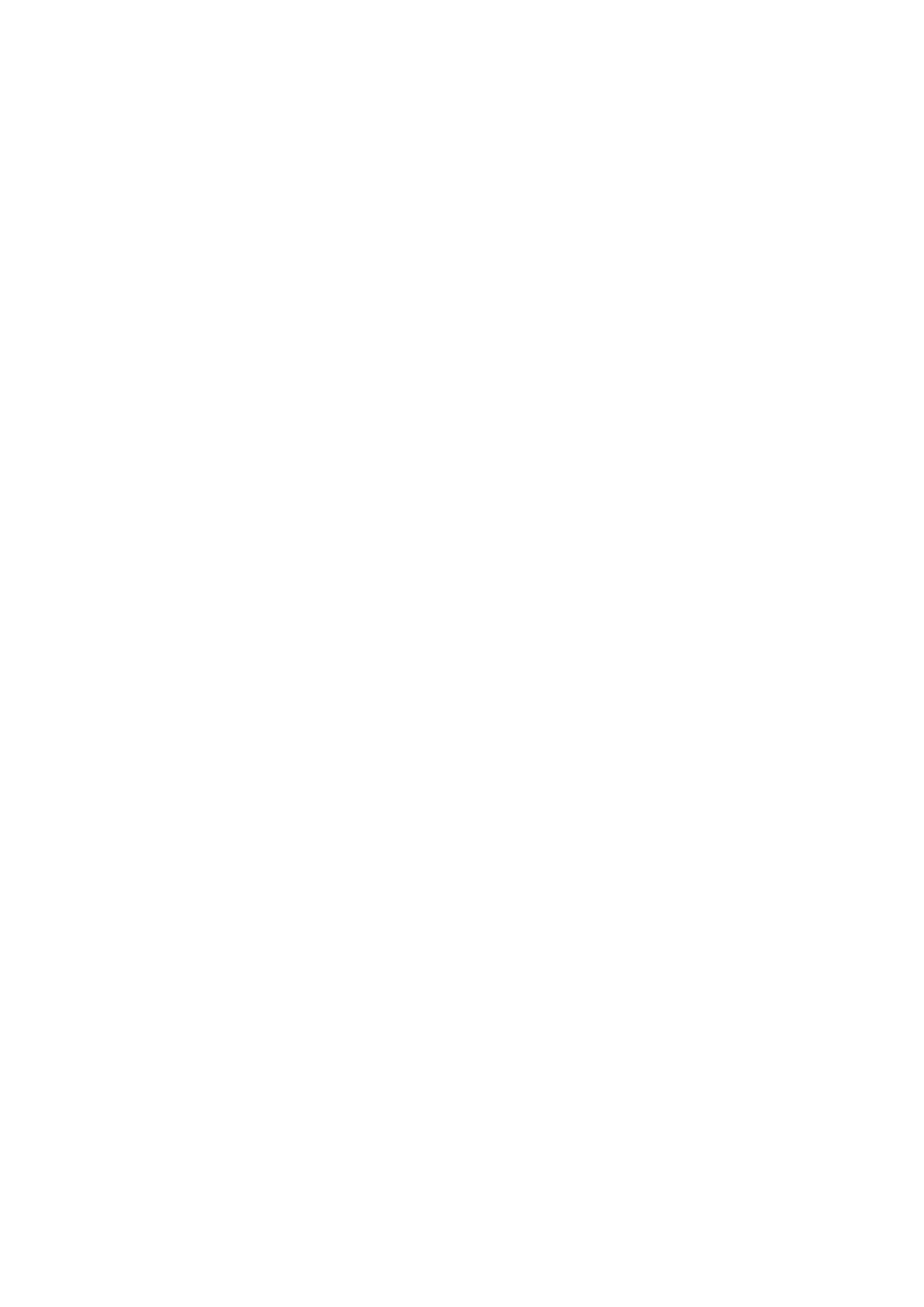#### **In the case of Tammer v. Estonia,**

The European Court of Human Rights (First Section), sitting as a Chamber composed of:

Mrs E. PALM, *President*,

Mrs W. THOMASSEN,

Mr L. FERRARI BRAVO,

Mr GAUKUR JÖRUNDSSON,

Mr C. BÎRSAN,

Mr J. CASADEVALL, *judges*,

Mr U. LÕHMUS, ad hoc *judge*,

and Mr M. O'BOYLE, *Section Registrar*,

Having deliberated in private on 16 January 2001,

Delivers the following judgment, which was adopted on that date:

# PROCEDURE

1. The case originated in an application (no. 41205/98) against the Republic of Estonia lodged with the European Commission of Human Rights ("the Commission") under former Article 25 of the Convention for the Protection of Human Rights and Fundamental Freedoms ("the Convention") by an Estonian national, Mr Enno Tammer ("the applicant"), on 19 February 1998.

2. The applicant was represented by Mr I. Gräzin, Dean of the Law Faculty at University Nord in Tallinn, Estonia. The Estonian Government ("the Government") were represented by their Agents, Mr E. Harremoes, Special Adviser of the Permanent Representation of Estonia to the Council of Europe, and Ms M. Hion, First Secretary of the Human Rights Division of the Legal Department of the Ministry of Foreign Affairs.

3. The applicant alleged a violation of Article 10 of the Convention in connection with his conviction for remarks he made in a newspaper interview.

4. The application was transmitted to the Court on 1 November 1998, when Protocol No. 11 to the Convention came into force (Article 5  $\S$  2 of Protocol No. 11).

5. The application was allocated to the First Section of the Court (Rule 52 § 1 of the Rules of Court). Within that Section, the Chamber that would consider the case (Article 27 § 1 of the Convention) was constituted as provided in Rule 26 § 1. Mr R. Maruste, the judge elected in respect of Estonia, withdrew from sitting in the case (Rule 28). The Government accordingly appointed Mr U. Lõhmus to sit as an *ad hoc* judge (Article 27 § 2 of the Convention and Rule 29 § 1).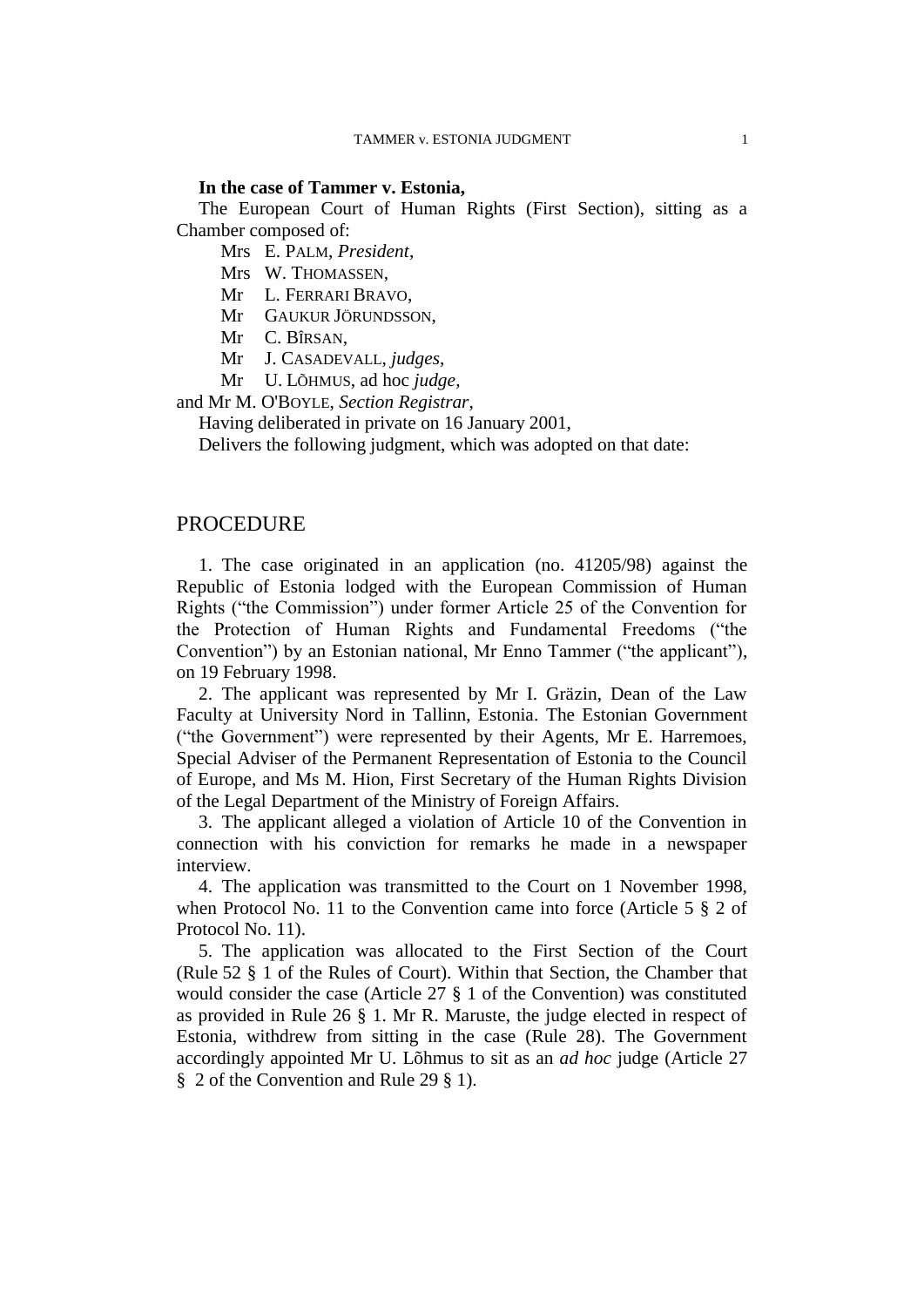6. By a decision of 19 October 1999 the Chamber declared the application admissible [*Note by the Registry.* The Court's decision is obtainable from the Registry.].

7. The Government, but not the applicant, filed written observations on the merits (Rule 59 § 1). The Chamber decided, after consulting the parties, that no hearing on the merits was required (Rule 59 § 2 *in fine*).

# THE FACTS

## I. THE CIRCUMSTANCES OF THE CASE

8. At the material time the applicant was a journalist and editor of the Estonian daily newspaper *Postimees*.

9. The applicant's complaint under Article 10 of the Convention relates to his conviction by the Estonian courts of insulting Ms Vilja Laanaru in an interview he had conducted with another journalist, Mr Ülo Russak, which was published in *Postimees* on 3 April 1996. The interview was entitled "Ülo Russak denies theft" and was prompted by an allegation made by Ms Laanaru that Mr Russak, who had helped her to write her memoirs, had published them without her consent. The interview had the following background.

10. Ms Laanaru is married to the Estonian politician Edgar Savisaar. In 1990, when Mr Savisaar was still married to his first wife, he became Prime Minister of Estonia. Ms Laanaru, who had already been working for him, became his assistant. She continued to work with him during the following years and in 1995, when Mr Savisaar held the post of Minister of the Interior, she was one of his counsellors.

11. Ms Laanaru had been politically active in the Centre Party (*Keskerakond*) led by Mr Savisaar and was an editor of the party's paper.

12. In or around 1989 Ms Laanaru gave birth to a child by Mr Savisaar. As she was unwilling to place her child in a kindergarten, the child was entrusted to her parents.

13. On 10 October 1995 Mr Savisaar was forced to resign as Minister of the Interior following the discovery of secret tape recordings of his conversations with other Estonian politicians. On the same day Ms Laanaru issued a statement in which she claimed full responsibility for the secret recordings.

14. Ms Laanaru then left her post in the Ministry of the Interior and began writing her memoirs with the help of a journalist, Mr Russak.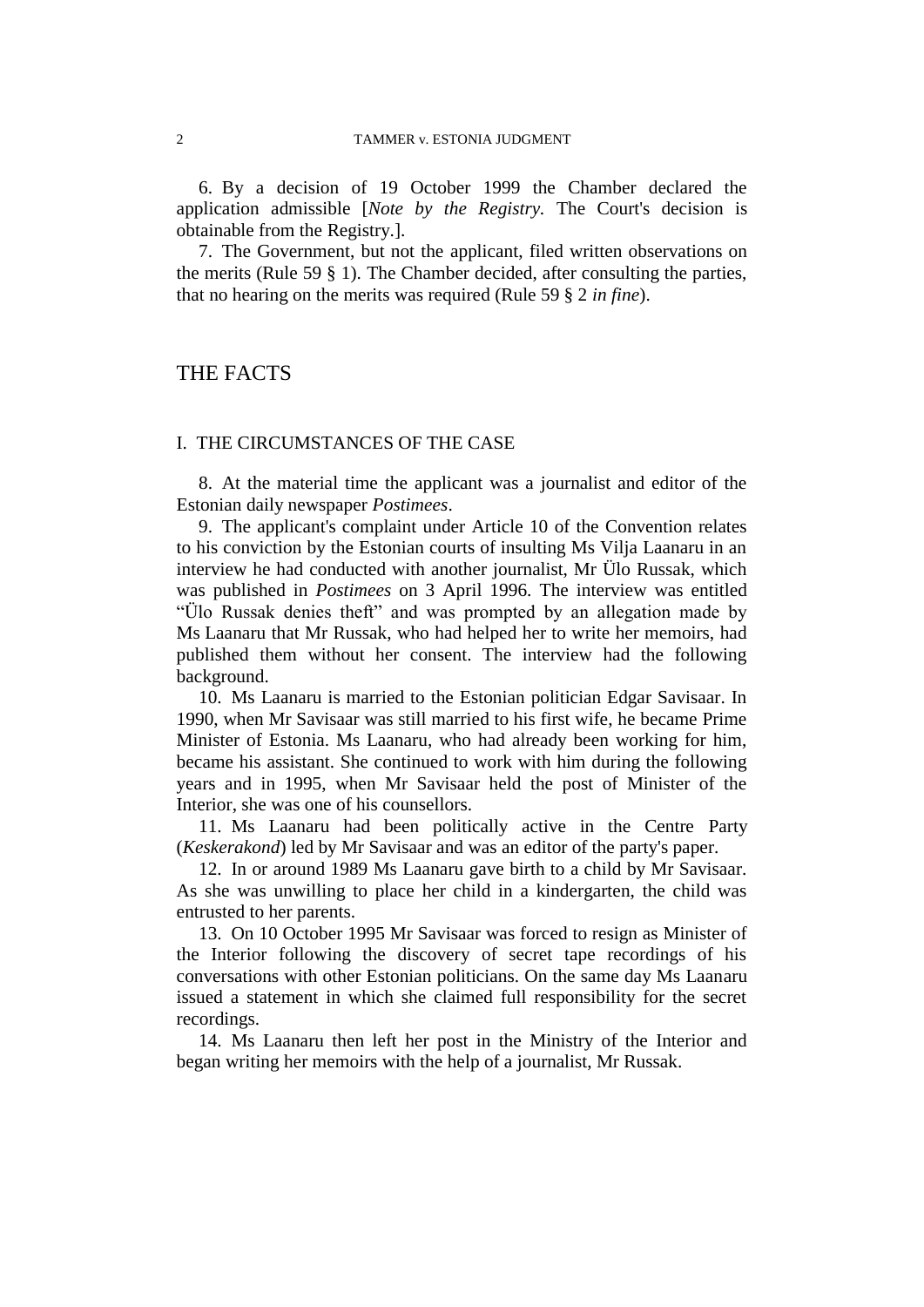15. In her memoirs, as recounted to Mr Russak, Ms Laanaru recalled her experiences in politics and the government. In considering the issue of the secret tape recordings she conceded that the statement she had made on 10 October 1995 was not true. According to Mr Russak, she also reflected on her relationship with Mr Savisaar, a married man, asking herself whether she had broken up his family. She admitted that she had not been as good a mother as she had wished to be and wondered whether she had paid too high a price in sacrificing her child to her career.

16. In the course of the writing, a disagreement arose between her and Mr Russak as to the publication and authorship of the memoirs.

17. On an unspecified date Ms Laanaru brought a civil action before the Tallinn City Court (*Tallinna Linnakohus*) for the protection of her rights as the author of the manuscript.

18. On 29 March 1996 the City Court issued an order prohibiting Mr Russak from publishing the manuscript pending the resolution of the issue of its authorship.

19. Following the court order, Mr Russak decided to publish the material collected in a different form, namely in the form of the information Ms Laanaru had given him during their collaboration.

20. Mr Russak's account of Ms Laanaru's story began appearing in the daily newspaper *Eesti Päevaleht* on 1 April 1996.

21. Later the same year, Ms Laanaru published her own memoirs. In her book she stated that some of the information published in the newspaper report of Mr Russak's story was incorrect, without specifying in which respect.

22. In the newspaper interview of 3 April 1996, mentioned in paragraph 9 above, the applicant questioned Mr Russak on the issue of the publication of the memoirs and asked him, *inter alia*, the following question:

"By the way, don't you feel that you have made a hero out of the wrong person? A person breaking up another's marriage [*abielulõhkuja*], an unfit and careless mother deserting her child [*rongaema*]. It does not seem to be the best example for young girls." [*Note by the Registry*: The translation of the Estonian words "*abielulõhkuja*" and "*rongaema*" is descriptive since no one-word equivalent exists in English.}

23. Following the above publication, Ms Laanaru instituted private prosecution proceedings against the applicant for allegedly having insulted her by referring to her as "*abielulõhkuja*" and "*rongaema*".

24. In the proceedings before the City Court, the applicant argued that the expressions used had been intended as a question rather than a statement of his opinion and that a question mark after them had been left out by mistake in the course of the editing. He denied the intent to offend Ms Laanaru and considered the expressions used as neutral. He further claimed that Ms Laanaru's actions had justified his asking the question.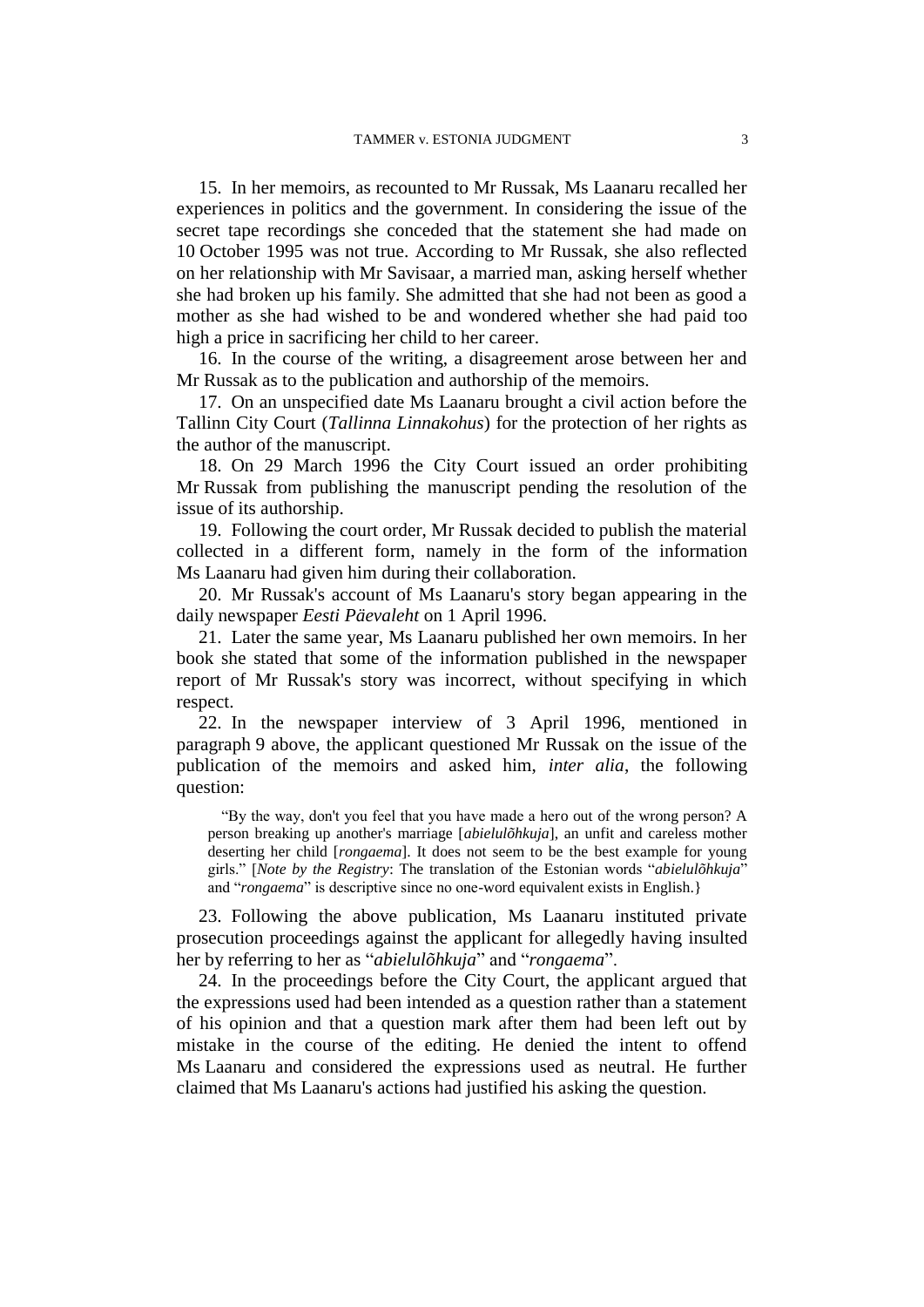25. By a judgment of 3 April 1997, the City Court convicted the applicant under Article 130 of the Criminal Code of the offence of insulting Ms Laanaru and fined him 220 kroons, the equivalent of ten times the "daily income" rate (see paragraph 31 below). In finding against the applicant, the City Court took note of the expert opinion given by the Estonian Language Institute (*Eesti Keele Instituut*) and of the applicant's unwillingness to settle the case by issuing an apology. It also noted that under the relevant provision of the Criminal Code liability did not depend on whether or not the victim actually possessed the negative qualities ascribed to her by the applicant. According to the expert opinion, the words at issue constituted value judgments which expressed a strongly negative and disapproving attitude towards the phenomena to which they referred. The word "*rongaema*" indicated that a mother had not cared for her child, and the word "*abielulõhkuja*" indicated a person who had harmed or broken up someone else's marriage. Both phenomena had always been condemned in Estonian society and this was also reflected in the language. However, the words were not improper in their linguistic sense.

26. The applicant lodged an appeal with the Tallinn Court of Appeal (*Tallinna Ringkonnakohus*) in which he argued, *inter alia*, that the firstinstance court had failed to take into account the context of the whole article in which the two words appeared. He also disputed the qualification of his action as a crime on the grounds that he had lacked criminal intent and that the form used was not improper. He further stressed his right as a journalist freely to disseminate ideas, opinions and other information guaranteed by the Estonian Constitution and argued that the judgment of the first-instance court constituted a violation of his freedom of speech.

27. By a judgment of 13 May 1997, the Court of Appeal dismissed the applicant's appeal and upheld the City Court's judgment. The Court of Appeal noted that in private prosecution cases its examination was limited to the claims put forward by the offended party. The text of the whole interview, however, had been added to the case file. While noting that the impugned expressions were not indecent, the Court of Appeal considered them to be grossly degrading to human dignity and their use by the applicant in the circumstances of the case abusive. Had he expressed his negative opinion about Ms Laanaru by stating that she did not raise her child and that she had destroyed Mr Savisaar's marriage, it would not have constituted an insult. The Court of Appeal pointed out that the Constitution and the Criminal Code expressly provided for the possibility of restricting freedom of speech if it infringed the reputation and rights of others. Despite the special interest of the press in public figures, the latter also had the right to have their honour and dignity protected.

28. The applicant lodged an appeal on points of law with the Supreme Court (*Riigikohus*) arguing, *inter alia*, that the two expressions did not have any synonyms in the Estonian language and he had therefore had no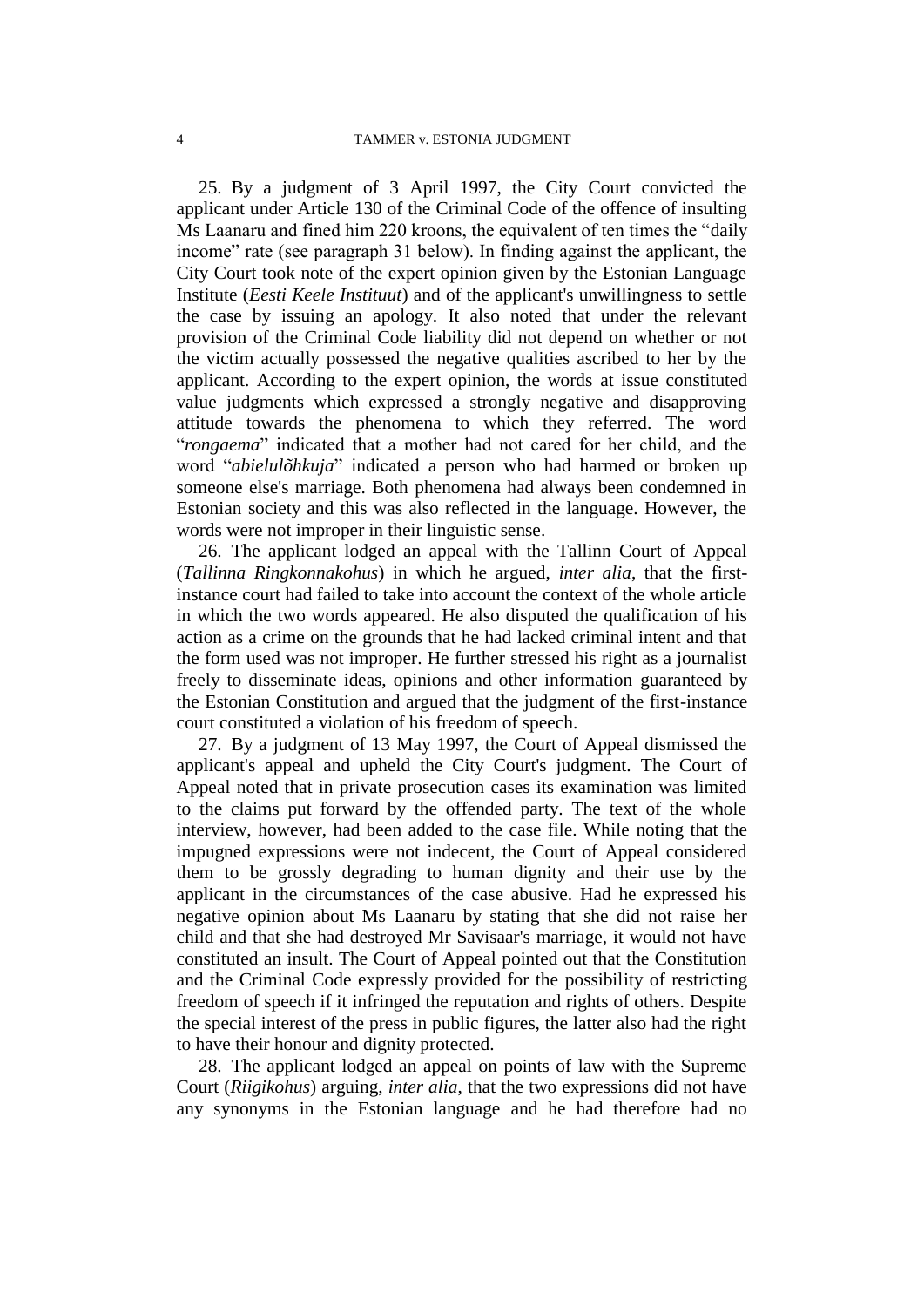possibility of using other words. The use of a longer sentence omitting the words had been precluded by objective circumstances peculiar to journalism.

29. By a judgment of 26 August 1997, the Supreme Court's Criminal Division rejected the applicant's appeal and upheld the Court of Appeal's judgment. Its judgment included the following reasons:

"I. The principle of freedom of speech, including the principle of freedom of the press provided for in Article 45 § 1 of the Constitution of the Republic of Estonia ('the Constitution') and Article 10 § 1 of the European Convention on Human Rights ('the ECHR'), is an indispensable guarantee for the functioning of a democratic society and therefore one of the most essential social values.

...

According to Article 11 of the Constitution the restriction of any rights or freedoms may take place only pursuant to the Constitution; such restrictions must moreover be necessary in a democratic society and must not distort the nature of the restricted rights and freedoms. Freedom of speech, including freedom of the press, as a fundamental right may be restricted pursuant to Article 45 of the Constitution for the protection of public order, morals, the rights and freedoms of other persons, health, honour and good name. Under Article 10 § 2 of the ECHR, freedom of speech may be restricted by law also for the protection of morals and the reputation or rights of others.

II. In Estonia a person has in principle the right to protect his or her honour as one aspect of human dignity by bringing either civil or criminal proceedings.

According to section 23(1) of the Law on General Principles of the Civil Code, a person has the right to apply for a court order to put a stop to the besmirching of his or her honour, the right to demand rebuttal of the impugned material provided that the person defaming him or her fails to prove the truthfulness of the material and also the right to demand compensation for pecuniary or non-pecuniary damage caused by the attack on his or her honour.

Thus a person can seek protection through a civil procedure only if the person feels that his or her honour has been sullied with a statement of fact, as only a fact can be proved to be true. However, if a person feels that his or her honour has been besmirched by a value judgment, it is impossible to prove that allegation in a legal sense. In its Lingens v. Austria (1986) and Thorgeir Thorgeirson v. Iceland (1992) judgments, the European Court of Human Rights has also taken the view that a clear distinction must be made between facts and value judgments. Since the truth of a value judgment cannot be proved, the European Court of Human Rights has found that if a person offended by a journalist through a value judgment goes to a national court in order to prove the value judgment, this constitutes a violation of the freedom of speech provided for in Article 10 of the ECHR. Therefore, a person in Estonia has in fact no possibility of protecting his or her honour through civil-law remedies if he or she has been defamed by means of a value judgment. It follows that in [such] cases ... a person can only resort to criminal-law remedies for protecting his or her honour – by initiating a private prosecution under Article 130 of the Criminal Code. In the present case, the victim has availed herself of this sole opportunity.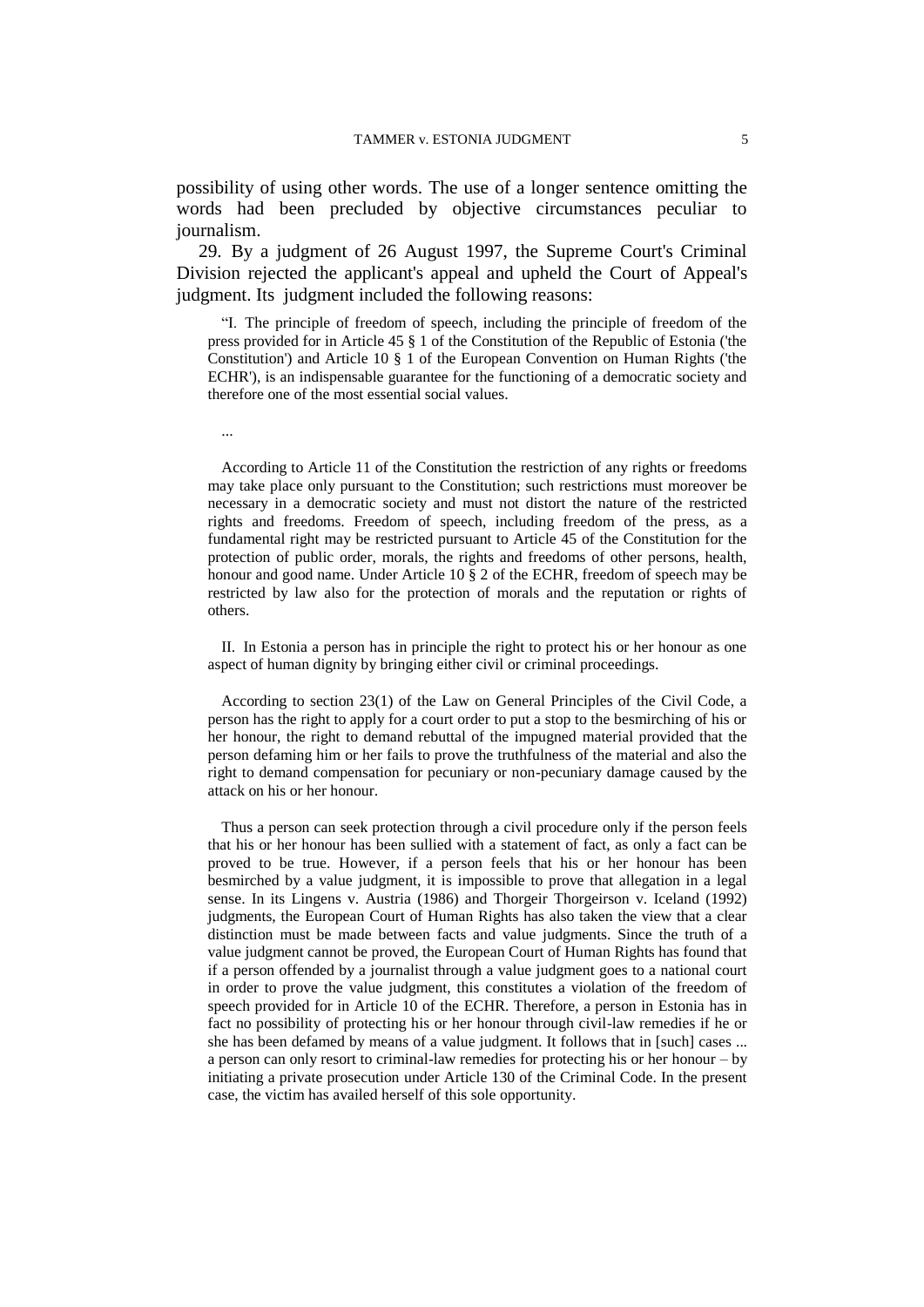III. The Criminal Division of the Supreme Court considers the judgments delivered by the Tallinn City Court and the Tallinn Court of Appeal on 3 April 1997 and 13 May 1997 respectively to be lawful and not subject to annulment.

In response to the arguments put forward in the appeal, the Criminal Division of the Supreme Court considers it necessary to note the following.

The appellant's statement that the words '*rongaema'* and '*abielulõhkuja*' could not be offensive to V. Laanaru since the sentence in the article which contained these words did not include the name of V. Laanaru, meaning that the words have not been used against anyone personally, is groundless and fabricated. Both the City Court and the Court of Appeal have correctly concluded that the expressions '*rongaema*' and '*abielulõhkuja*' have been used by [the applicant] to characterise the victim V. Laanaru (Savisaar). The Criminal Division of the Supreme Court wishes to add that in the formulation of his next argument – that it is legitimate to use the impugned expressions towards public figures – the appellant has considered V. Laanaru to be a public figure, thereby in fact invalidating his first argument.

Although Article 12 of the Constitution stipulates the equality of everyone before the law, the Criminal Division of the Supreme Court does not consider it necessary to question the special interest of the press towards public figures  $-$  a principle recognised in the practice of the European Court of Human Rights. However, the Criminal Division of the Supreme Court wishes to stress that in Estonia there is no legal definition of a public figure and in the practice of the European Court of Human Rights no one has been considered a public figure for the reason that he or she is a spouse, cohabitant, child or other person close to a public figure. It must be emphasised nevertheless that it cannot be concluded from the practice of the European Court of Human Rights that the special interest of the press towards public figures means that public figures cannot be offended. On the contrary, according to the criminal laws of several countries, such as Germany, the act of offending a public figure qualifies as a crime. The public has the right to expect the press to describe the life of public figures more thoroughly than the life of ordinary people, but the public has no right to expect the honour of public figures to be degraded, especially in the press and in an improper manner.

The Criminal Division does not agree with the standpoint put forward in the appeal that, since the words '*rongaema*' and '*abielulõhkuja*' are not vulgar or indecent, their use in referring to a person cannot be considered as degrading that person's honour and dignity in an improper manner, which is an obligatory element of the definition of the offence under Article 130 of the Criminal Code. Improper form as a legal category within the meaning of Article 130 of the Criminal Code does not only include the use of vulgar or indecent words, but also the use of negative and defamatory figurative expressions. Besides, improper form may also be non-verbal, for example a caricature. Both the City Court and the Court of Appeal have correctly taken the view, on the basis of an expert opinion, that by using the words '*rongaema*' and '*abielulõhkuja*' in reference to V. Laanaru in the newspaper article [the applicant] has treated the victim in public in a defamatory and thus improper manner.

The statement of [the applicant's] defence lawyer ... that the Court of Appeal had no right to prescribe which style a journalist was to use when writing a newspaper article is without foundation. Such a statement can be accepted in so far as the journalistic style does not offend or degrade human dignity. Concerning the protection of the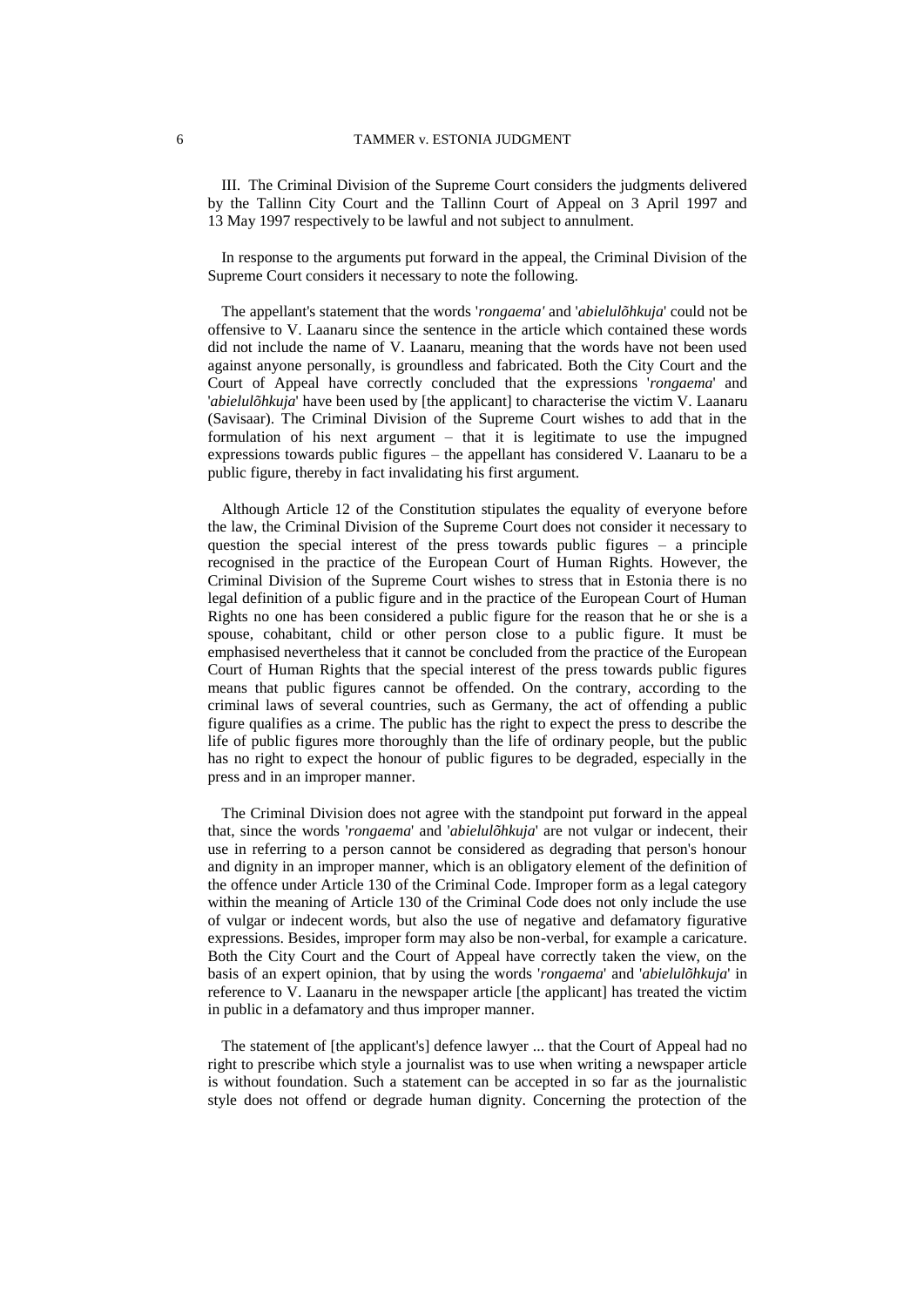honour and dignity of a person, the court was correct in pointing out that the idea expressed in an improper form could also be expressed in a proper form in Estonian.

The argument of the appellant that the offensive expressions '*rongaema*' and '*abielulõhkuja*' were used due to the absence in the Estonian language of synonymous terms and that the use of a longer sentence avoiding these words was precluded by objective circumstances peculiar to journalism, is also ill-founded. There are probably no synonyms for several vulgar and indecent expressions in Estonian. This, however, does not justify their use. Any objective circumstances inherent in the functioning of the press – such as consideration of newspaper space and information density, according to the appellant – being values whose scope is limited to a particular sphere, cannot be compared to such values as human dignity.

Under Article 65 § 4 of the Code of Criminal Procedure in Appeal and Cassation Proceedings, the Supreme Court lacks competence to establish factual circumstances. Accordingly, the Supreme Court cannot reconsider the decision which the City Court and the Court of Appeal took on the basis of an expert opinion that the use of these offensive expressions constituted a value judgment by the journalist and not a question. However, the Criminal Division of the Supreme Court finds it necessary to point out that the prevailing opinion in legal writing is that insult is in principle possible also in the form of a question. It is also important to stress that if the newspaper *Postimees* has violated the rights of the author [the applicant] and distorted his intent by an incompetent technical editing [by leaving out the question mark at the end of the two expressions] (letter of the chief editor of *Postimees* of 16 May 1996 in the file), it would have been possible for [the applicant] or the newspaper to remedy the damage in an out-of-court settlement by simply publishing an apology as the victim had expressed readiness to reach such a settlement. However, neither [the applicant] nor the newspaper *Postimees* was willing to acknowledge in public that they had made a mistake and this constituted further evidence of direct intent to insult."

## II. RELEVANT DOMESTIC LAW

#### 30. The relevant provisions of the Estonian Constitution read as follows:

#### **Article 45**

"Everyone has the right to freely disseminate ideas, opinions, beliefs and other information by word, print, picture or other means. This right may be restricted by law to protect public order, morals, and the rights and freedoms, health, honour and good name of others."

#### **Article 11**

"Rights and freedoms may be restricted only in accordance with the Constitution. Such restrictions must be necessary in a democratic society and shall not distort the nature of the rights and freedoms restricted."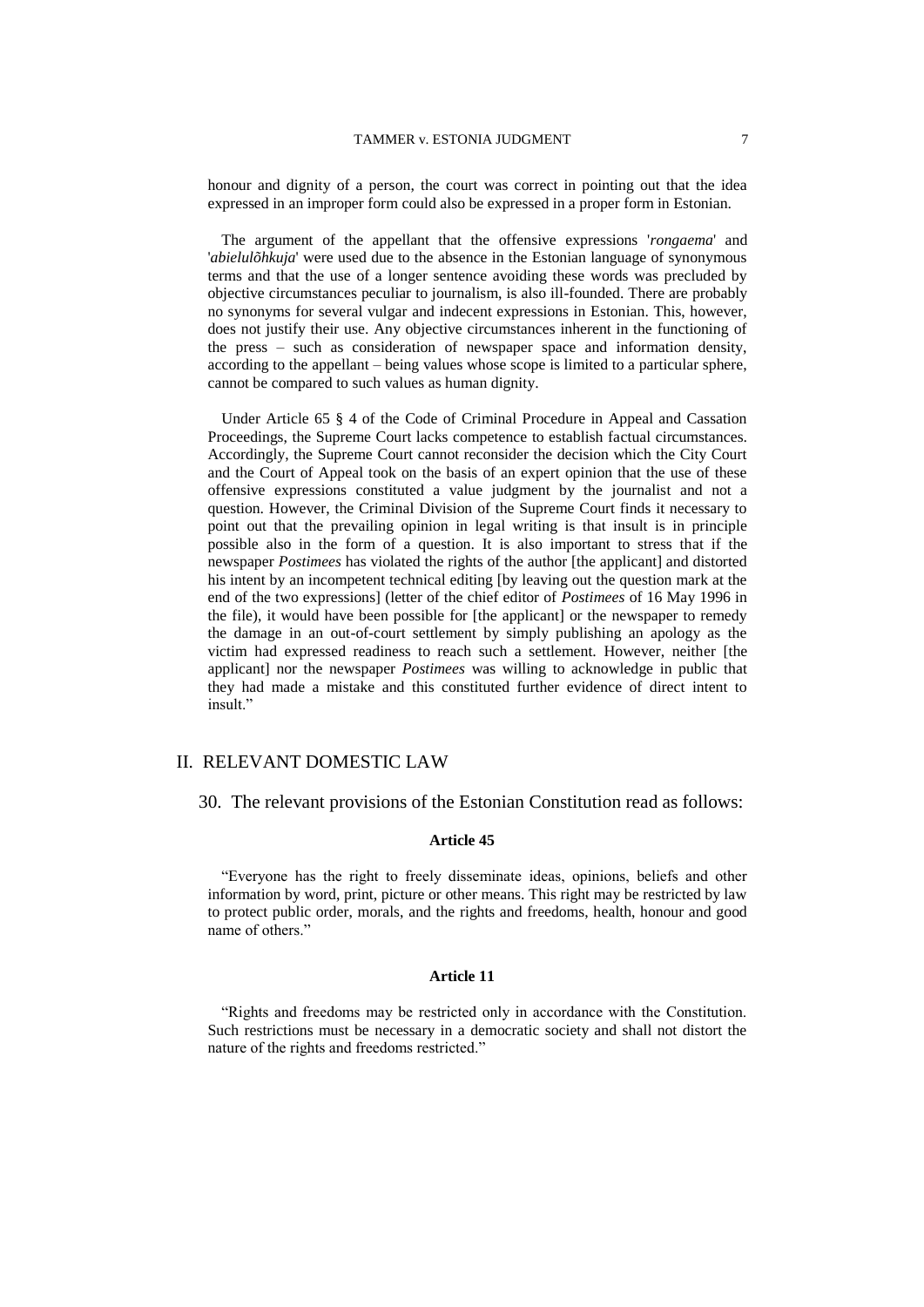#### 8 TAMMER v. ESTONIA JUDGMENT

#### 31. The relevant provisions of the Criminal Code read as follows:

#### **Article 130 – Insult**

"The degradation of another person's honour and dignity in an improper form shall be punished with a fine or detention."

#### **Article 28 – Fine**

"1. A fine is a penalty which the court can impose up to a limit of nine hundred times a person's daily income. The 'daily income' rate is calculated on the basis of the average daily wage of the defendant following deduction of taxes and taking into account his or her family and financial status."

# THE LAW

# ALLEGED VIOLATION OF ARTICLE 10 OF THE CONVENTION

32. The applicant submitted that the decisions of the Estonian courts in which he was found guilty of insult constituted an unjustified interference with his right to freedom of expression under Article 10 of the Convention, which provides:

"1. Everyone has the right to freedom of expression. This right shall include freedom to hold opinions and to receive and impart information and ideas without interference by public authority and regardless of frontiers. This Article shall not prevent States from requiring the licensing of broadcasting, television or cinema enterprises.

2. The exercise of these freedoms, since it carries with it duties and responsibilities, may be subject to such formalities, conditions, restrictions or penalties as are prescribed by law and are necessary in a democratic society, in the interests of national security, territorial integrity or public safety, for the prevention of disorder or crime, for the protection of health or morals, for the protection of the reputation or rights of others, for preventing the disclosure of information received in confidence, or for maintaining the authority and impartiality of the judiciary."

# **A. Existence of an interference**

33. The Court notes that it is undisputed that the applicant's conviction amounted to an interference with his right to freedom of expression.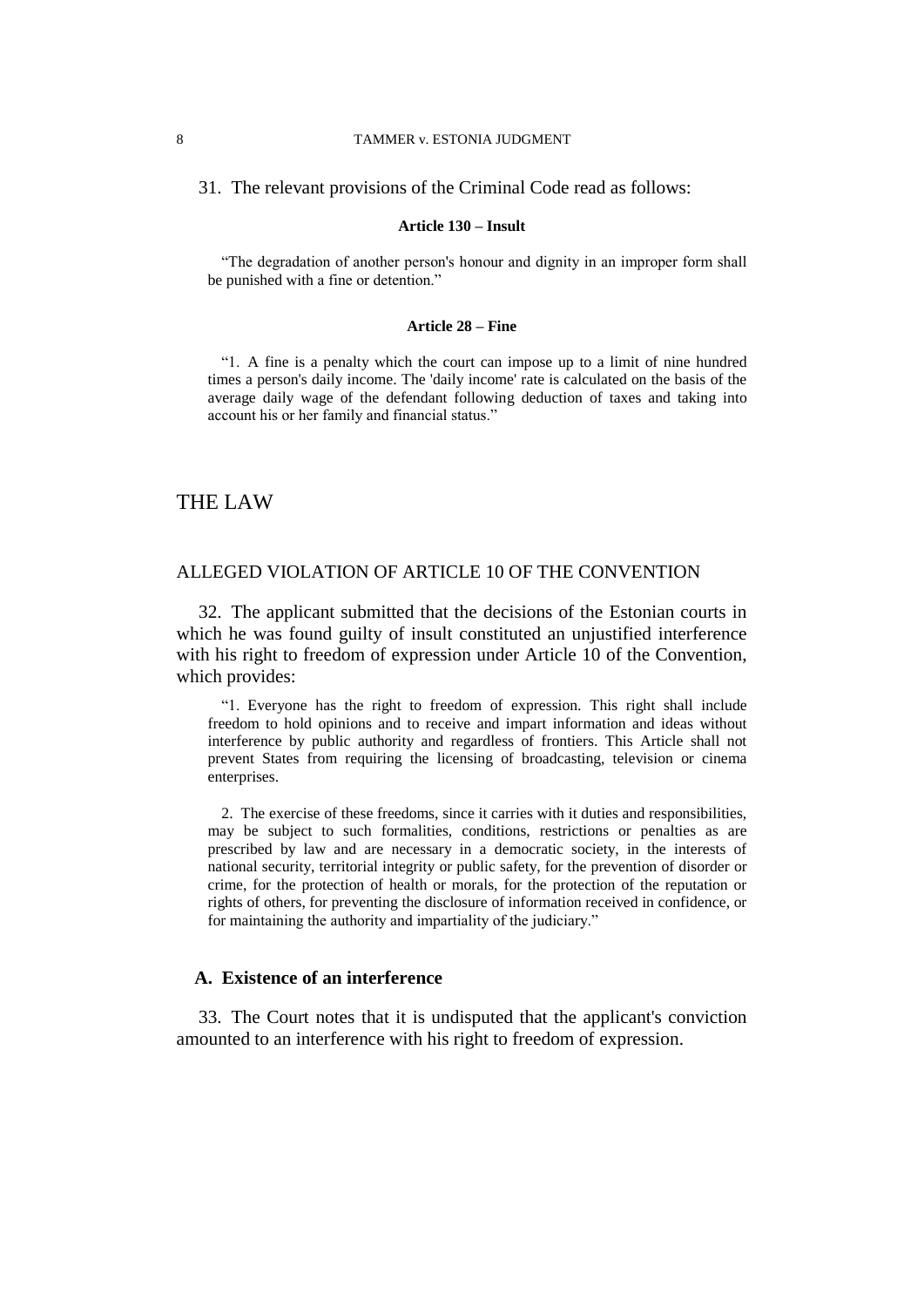## **B. Justification for the interference**

34. An interference contravenes Article 10 of the Convention unless it is "prescribed by law", pursues one or more of the legitimate aims referred to in paragraph 2 of Article 10 and is "necessary in a democratic society" for achieving such an aim or aims.

# *1. "Prescribed by law"*

35. The applicant submitted that Article 130 of the Criminal Code, upon which his conviction was based, was not formulated with sufficient precision and clarity.

36. The Government argued that the Article defined the offence of insult in precise terms so as to allow the applicant to regulate his professional activities accordingly. The interpretation and application of Article 130 by the national courts did not go beyond what could reasonably be foreseen in the circumstances by the applicant.

37. The Court reiterates that one of the requirements flowing from the expression "prescribed by law" is the foreseeability of the measure concerned. A norm cannot be regarded as a "law" unless it is formulated with sufficient precision to enable the citizen to regulate his conduct: he must be able  $-$  if need be with appropriate advice  $-$  to foresee, to a degree that is reasonable in the circumstances, the consequences which a given action may entail. Those consequences need not be foreseeable with absolute certainty: experience shows this to be unattainable. Whilst certainty in the law is highly desirable, it may bring in its train excessive rigidity and the law must be able to keep pace with changing circumstances. Accordingly, many laws are inevitably couched in terms which, to a greater or lesser extent, are vague and whose interpretation and application are questions of practice (see, for example, *Rekvényi v. Hungary* [GC], no. 25390/94, § 34, ECHR 1999-III).

38. The Court notes that Article 130 of the Criminal Code is worded in rather general terms, but finds that the statutory provision cannot be regarded as so vague and imprecise as to lack the quality of "law". It reiterates that it is primarily the task of national authorities to apply and interpret domestic law (see, for example, *Otto-Preminger-Institut v. Austria*, judgment of 20 September 1994, Series A no. 295-A, p. 17, § 45). In the circumstances of the present case the Court is satisfied that the interference was "prescribed by law".

## *2. Legitimate aim*

39. It was common ground that the interference in issue pursued the aim of "the protection of the reputation or rights of others".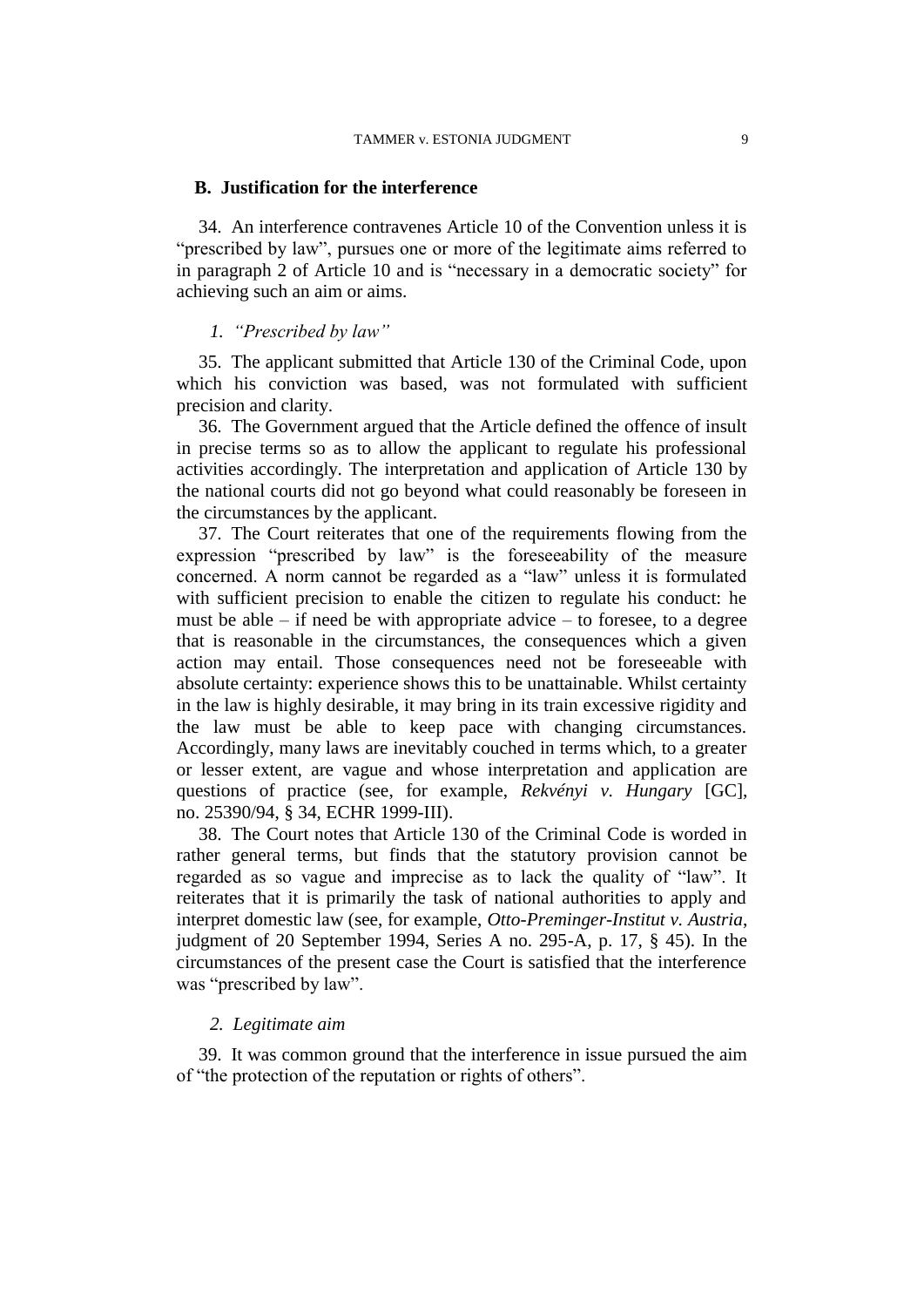40. Having regard to the circumstances of the case and to the judgments of the domestic courts, the Court considers that the conviction of the applicant pursued the legitimate aim of the protection of the reputation or rights of Ms Laanaru. The interference complained of therefore had a legitimate aim under paragraph 2 of Article 10.

## *3. "Necessary in a democratic society"*

41. The applicant argued that his conviction was not proportionate to the legitimate aim pursued and that it was not necessary in a democratic society.

42. He disputed the qualification of the impugned expressions as insulting and contended that the courts had followed uncritically the flawed expert opinion of the Estonian Language Institute. The expert opinion and the courts had failed to make a distinction between the two impugned terms. The term "*abielulõhkuja*" was a statement verifiable by the facts whereas the term "*rongaema*" was a value judgment. The factual circumstances of the case proved the validity of the former term: Ms Laanaru's relationship was with a married man and it had actually destroyed his family. Ms Laanaru herself had admitted this in her memoirs. The applicant contended that the relationship had also been within the public domain. He acknowledged that in Estonian tradition the term "*rongaema*" had a significant negative emotional connotation. However, in the pragmatic use of today's language the traditional connotation of the term might have disappeared. The experts, adopting a conservative interpretation of the word, had ignored the radical changes which had taken place in Estonian society concerning the issue of single motherhood over the last century. Moreover, his interview had not been published for a narrow group of linguistic experts but for the public at large. Even the traditional interpretation of the term put it outside vulgar or insulting language. Although the expression was less factual than "*abielulõhkuja*", it was based on Ms Laanaru's own reflections on her relationship with her child. As both impugned expressions were thus not disproportionate to the underlying facts, they should not have been regarded as offensive.

43. The applicant contended that by asking the question with the two impugned expressions he had not intended to offend Ms Laanaru. His intent had been to provoke and receive a reaction from Mr Russak to his question and not to state an opinion of his own. Furthermore, the question had not been about Ms Laanaru as an individual, but about the attitude of the press towards a particular type of personality in Estonian society.

44. In addition, the applicant submitted that the dispute had been of a civil nature and should not have been tried in a criminal court. He argued that the Supreme Court, in its judgment of 26 August 1997, had held incorrectly that the protection of someone's honour against attacks through value judgments was possible only through criminal measures. He pointed out that on 1 December 1997 the Supreme Court had reversed this position,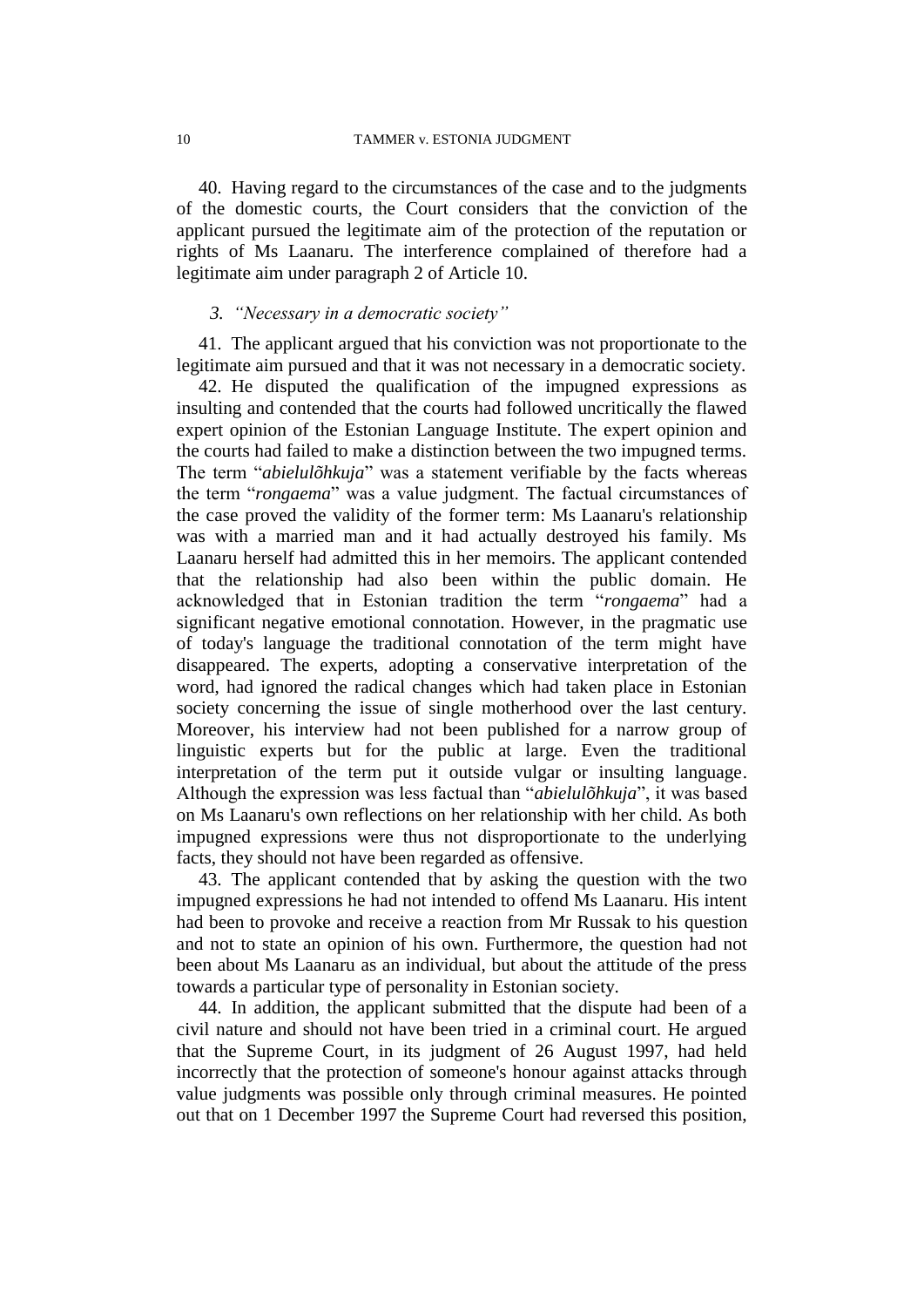holding that civil law provided remedies to protect a person's honour. The availability of civil remedies made it a grave injustice to sentence him as a criminal.

45. The applicant contended that Ms Laanaru was a public figure in her own right, a fact which made her open to heightened criticism and close scrutiny by the press. She had played an independent role in the political life of Estonia by holding the high and influential position of counsellor to the Minister of the Interior as well as by being an active social figure and an editor of a popular magazine. By putting herself in the centre of the secret tape-recording scandal, Ms Laanaru had attempted to obtain additional publicity for herself.

46. The applicant argued that the fact that Ms Laanaru had herself made the question of her interference into Mr Savisaar's first marriage as well as her relationship with her child a public issue had lessened the scope of her privacy.

47. The motive behind his question had been legitimate and had concerned a matter of public interest. The discovery of the secret recordings of Mr Savisaar's conversations with other politicians as well as several earlier controversial measures involving Mr Savisaar at a time when Ms Laanaru was his official counsellor had raised legitimate questions about the ethics and values of those in positions of power in Estonia. In this context, the modest and concerned question about the personality of Ms Laanaru had seemed perfectly justified. The impugned expressions had been used to serve the interests of the public in receiving information and not for the sole purpose of gratifying human curiosity without any real information value.

48. The applicant considered that he had not exceeded the limits of acceptable criticism and that his journalistic freedom outweighed Ms Laanaru's right to respect for her private and family life. The decisions of the Estonian courts amounted to a kind of censure which was likely to discourage journalists from making criticism of that kind again in the future.

49. The Government maintained that the interference was necessary in a democratic society, in other words it corresponded to a "pressing social need", it was proportionate to the legitimate aim pursued and the reasons given to justify it were relevant and sufficient. They contended that, in the present case, the domestic authorities had not exceeded the margin of appreciation available to them in assessing the need for such interference.

50. They argued that the wider limits of journalistic freedom applicable to civil servants and politicians acting in their public capacity did not apply to the same extent in the case of Ms Laanaru. She was active in politics only as the wife, collaborator and supporter of Mr Savisaar, not independently of him. The disobliging references to an ordinary citizen's private life and history, even if her name was linked to that of a prominent politician, could not constitute a matter of serious public concern. The relationship between a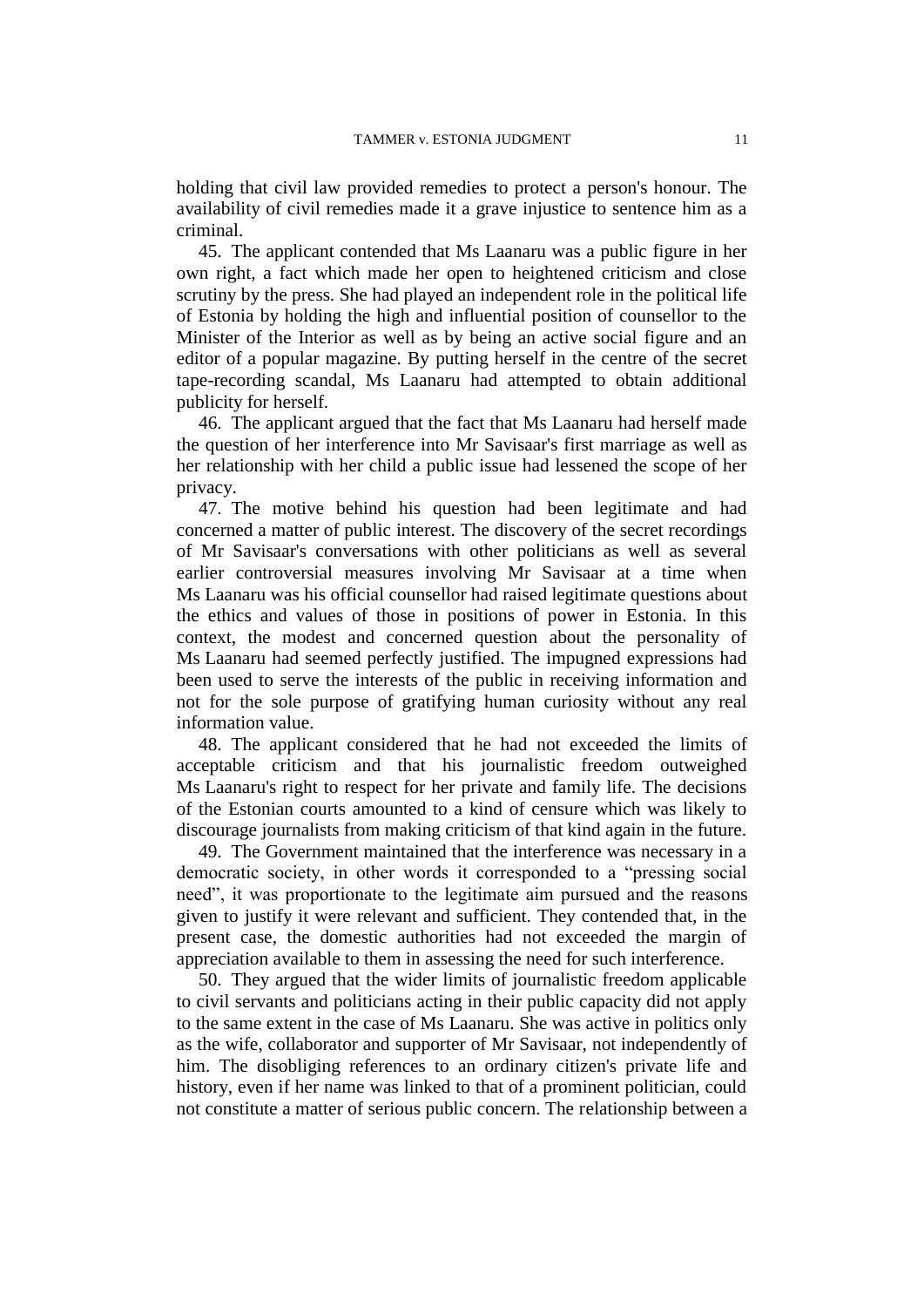woman, who had withdrawn from the civil service, and a man, who at that time had withdrawn from politics, was a very private matter which could not be considered a question affecting the public. The impugned words did not bear on any matter of serious public interest and concern. There was no social purpose in making insulting comments on a private person's family life.

51. The Government refuted the applicant's argument concerning the need to inform the public about Ms Laanaru's private life. The applicant had chosen the words to provoke and to create sensational headlines and had not acted in good faith. In any event, such an argument could under no circumstances exonerate him from following the basic ethics of journalism and the defamation laws.

52. The Government stressed that the applicant had not been convicted for describing a factual situation or for expressing a critical opinion about Ms Laanaru's personality or about her private or family life. His conviction was based on his choice of words in relation to her which were considered to be insulting. Had the applicant just described Ms Laanaru as having been the cause of a divorce, as having broken up someone's marriage or as not taking care of her child, this would not have constituted an insult, as pointed out by the Court of Appeal (see paragraph 27 above).

53. The Government noted that the expressions "*rongaema*" and "*abielulõhkuja*" had a very special meaning in the Estonian language, and that they had no equivalent in English. When interpreting the words and their meaning, their specific nature within the Estonian language and culture should also be taken into account.

54. The Government argued that the applicant had used the impugned words not, as he claimed, to describe aspects of Ms Laanaru's private life which were largely known to the public, but to denigrate her in public opinion. They recalled that Ms Laanaru had entrusted her child to her mother as she did not wish to put the child into a kindergarten. It was quite common in Estonia today for grandparents to take care of their grandchildren.

55. The Government disputed the applicant's allegation that Ms Laanaru had herself placed her private life within the public domain. The interview published in April 1996 was not an interview with Ms Laanaru about her private and family life, but an interview with another journalist about the publication of Ms Laanaru's memoirs and her private life. They recalled that on 29 March 1996 Ms Laanaru had obtained a court order prohibiting the publication of her memoirs. At that time, she no longer had any intention of making them public.

56. As regards the proportionality of the interference to the legitimate aim pursued, the Government pointed out that the case was one of private prosecution, in other words the proceedings were initiated by the aggrieved Ms Laanaru and not by the prosecution authorities. The Tallinn City Court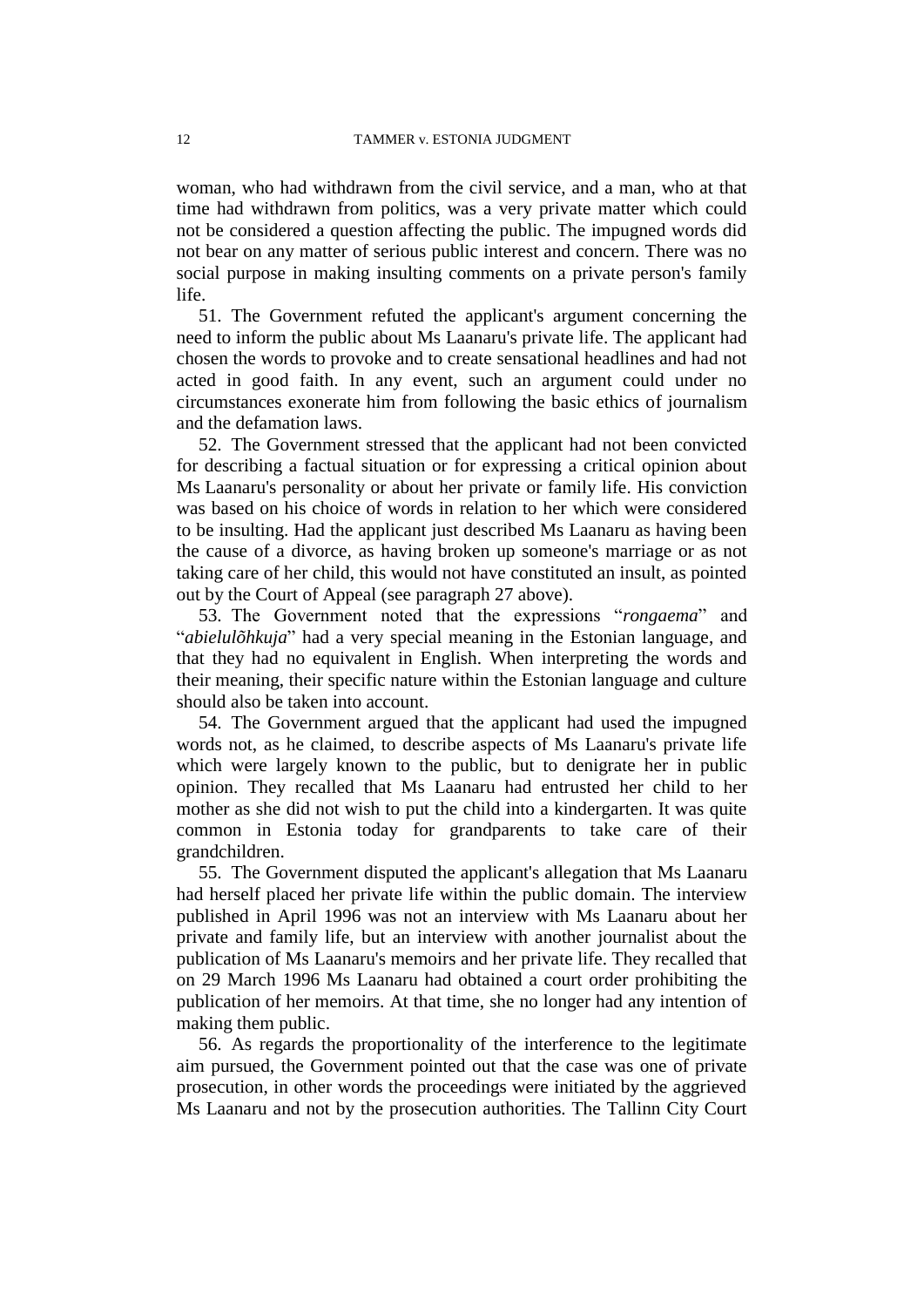had made an attempt to settle the case during the proceedings, but the applicant had refused to accept the proposal of apologising to Ms Laanaru. At no time had the public prosecutor intervened or associated himself with the proceedings, although he had had the right to participate in them and the court had invited him to do so. The executive had taken no action whatsoever before the national courts and had remained entirely neutral throughout the proceedings.

57. Furthermore, the Government submitted that the applicant had been sanctioned only with a modest fine of 220 kroons – an amount ten times the minimum daily salary.

58. Finally, the Government maintained that the decisions of the national courts had been based on the striking of a balance between a right protected under Article 8 of the Convention and a right protected under its Article 10. The Supreme Court, in rejecting the applicant's complaint, had applied the same test as the European Court of Human Rights does and there was ample reference in its judgment to the latter's case-law. The Supreme Court, in its thoroughly reasoned judgment, had duly and carefully balanced the applicant's interest in freely expressing his opinion against the need to protect the reputation and rights of Ms Laanaru.

59. According to the Court's well-established case-law, freedom of expression constitutes one of the essential foundations of a democratic society and one of the basic conditions for its progress and each individual's self-fulfilment. Subject to paragraph 2 of Article 10, it is applicable not only to "information" or "ideas" that are favourably received or regarded as inoffensive or as a matter of indifference, but also to those that offend, shock or disturb. Such are the demands of pluralism, tolerance and broadmindedness, without which there is no "democratic society". This freedom is subject to the exceptions set out in Article 10 § 2, which must, however, be construed strictly. The need for any restrictions must be established convincingly (see, for example, *Lingens v. Austria*, judgment of 8 July 1986, Series A no. 103, p. 26, § 41, and *Nilsen and Johnsen v. Norway* [GC], no. 23118/93, § 43, ECHR 1999-VIII).

60. The adjective "necessary", within the meaning of Article 10 § 2, implies the existence of a "pressing social need". The Contracting States have a certain margin of appreciation in assessing whether such a need exists, but it goes hand in hand with a European supervision, embracing both the legislation and the decisions applying it, even those given by an independent court. The Court is therefore empowered to give the final ruling on whether a "restriction" is reconcilable with freedom of expression as protected by Article 10 (see *Lingens*, cited above, p. 25, § 39, and *Janowski v. Poland* [GC], no. 25716/94, § 30, ECHR 1999-I).

61. In exercising its supervisory jurisdiction, the Court must look at the impugned interference in the light of the case as a whole, including the content of the remarks held against the applicant and the context in which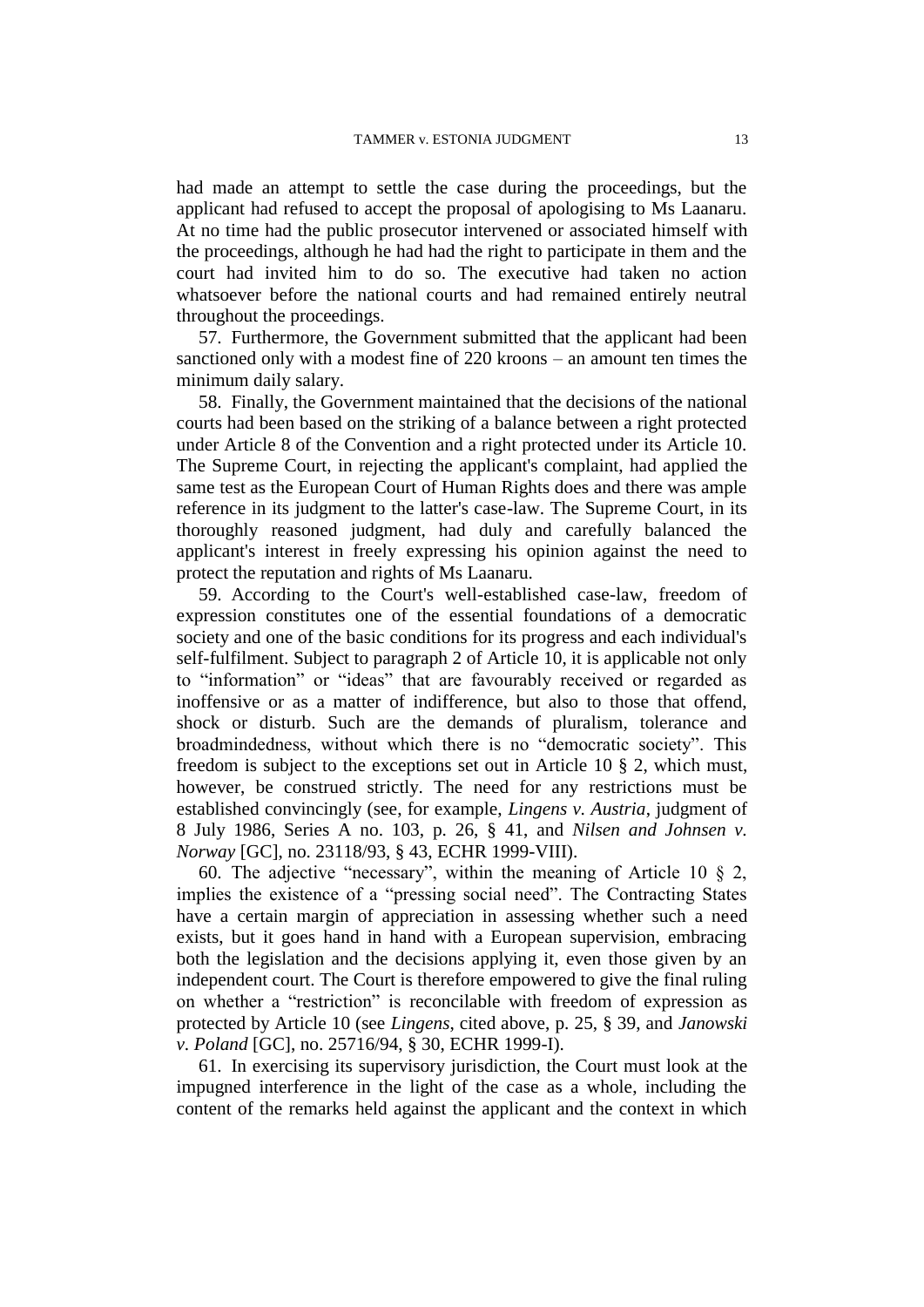he made them. In particular, it must determine whether the interference in issue was "proportionate to the legitimate aims pursued" and whether the reasons adduced by the national authorities to justify it are "relevant and sufficient" (see The Sunday Times *v. the United Kingdom (no. 1)*, judgment of 26 April 1979, Series A no. 30, p. 38, § 62; *Lingens*, cited above, pp. 25- 26, § 40; *Barfod v. Denmark*, judgment of 22 February 1989, Series A no. 149, p. 12, § 28; *Janowski*, cited above; and *News Verlags GmbH & CoKG v. Austria*, no. 31457/96, § 52, ECHR 2000-I). In doing so, the Court has to satisfy itself that the national authorities applied standards which were in conformity with the principles embodied in Article 10 and, moreover, that they based themselves on an acceptable assessment of the relevant facts (see *Jersild v. Denmark*, judgment of 23 September 1994, Series A no. 298, pp. 23-24, § 31).

62. The Court further recalls the essential function the press fulfils in a democratic society. Although the press must not overstep certain bounds, particularly as regards the reputation and rights of others and the need to prevent the disclosure of confidential information, its duty is nevertheless to impart – in a manner consistent with its obligations and responsibilities – information and ideas on all matters of public interest (see *Jersild*, cited above, pp. 23-24, § 31; *De Haes and Gijsels v. Belgium*, judgment of 24 February 1997, *Reports of Judgments and Decisions* 1997-I, pp. 233-34, § 37; and Bladet Tromsø *and Stensaas v. Norway* [GC], no. 21980/93, § 58, ECHR 1999-III). In addition, the Court is mindful of the fact that journalistic freedom also covers possible recourse to a degree of exaggeration, or even provocation (see *Prager and Oberschlick v. Austria*, judgment of 26 April 1995, Series A no. 313, p. 19, § 38, and Bladet Tromsø *and Stensaas*, cited above). The limits of permissible criticism are narrower in relation to a private citizen than in relation to politicians or governments (see, for example, *Castells v. Spain*, judgment of 23 April 1992, Series A no. 236, pp. 23-24, § 46, and *Incal v. Turkey*, judgment of 9 June 1998, *Reports* 1998-IV, pp. 1567-68, § 54).

63. In sum, the Court's task in exercising its supervision is not to take the place of national authorities but rather to review under Article 10, in the light of the case as a whole, the decisions they have taken pursuant to their power of appreciation (see, among many other authorities, *Fressoz and Roire v. France* [GC], no. 29183/95, § 45, ECHR 1999-I).

64. Turning to the facts of the present case, the Court notes that the applicant was convicted on the basis of the remarks he had made in his capacity as a journalist in a newspaper interview with another journalist. The interview concerned the issue of publication of Ms Laanaru's personal memoirs following a dispute between her and the interviewed journalist who had helped writing them.

65. It observes that the domestic courts found the use of the words "*rongaema*" and "*abielulõhkuja*" offensive to Ms Laanaru and the imposed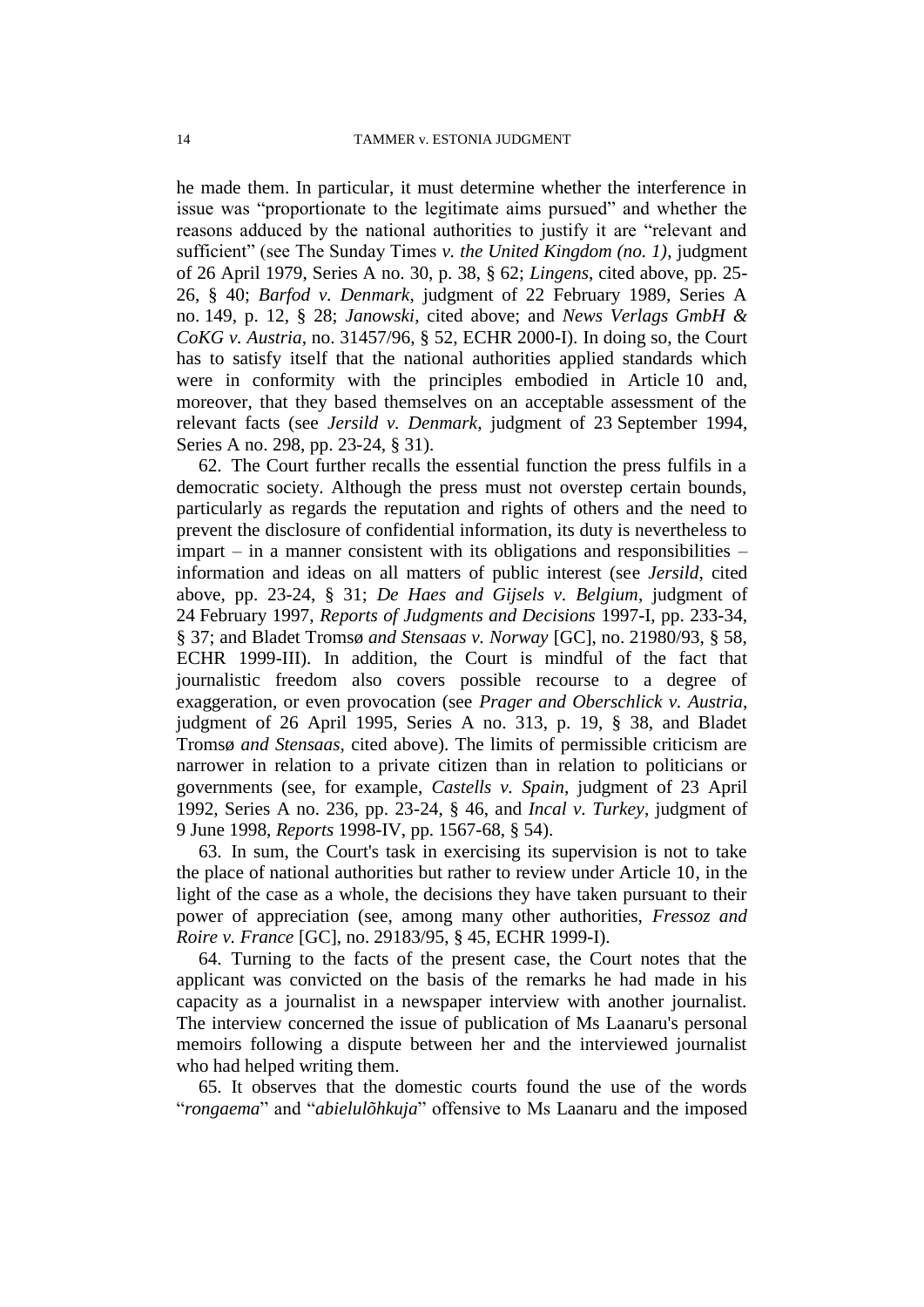restriction justified for the protection of her reputation and rights (see paragraphs 25, 27 and 29 above). In the context of the freedom of the press, the requirements of such protection have to be weighed in relation to the interest of the applicant as a journalist in imparting information and ideas on matters of public concern.

66. In this connection, the Court notes that the impugned remarks related to the aspects of Ms Laanaru's private life which she described in her memoirs written in her private capacity. While it is true that she herself had intended to make these details public, the justification for the use of the actual words by the applicant in the circumstances of the present case must be seen against the background which prompted their utterance as well as their value to the general public.

67. In this connection, the Court observes that the remarks were preceded by the reflections of Ms Laanaru on her role as a mother and in breaking up Mr Savisaar's family. It notes, however, that the domestic courts found that the words "*rongaema*" and "*abielulõhkuja*" amounted to value judgments couched in offensive language, recourse to which was not necessary in order to express a "negative" opinion (see paragraph 27 above). It considers that the applicant could have formulated his criticism of Ms Laanaru's actions without resorting to such insulting expressions (see, for example, *Constantinescu v. Romania*, no. 28871/95, § 74, ECHR 2000- VIII).

68. The Court notes the differences in the parties' position concerning the public-figure status of Ms Laanaru. It observes that Ms Laanaru resigned from her governmental position in October 1995 in the wake of the affair of the secret tape recordings by Mr Savisaar, for which she claimed responsibility (see paragraph 13 above). Despite her continued involvement in the political party, the Court does not find it established that the use of the impugned terms in relation to Ms Laanaru's private life was justified by considerations of public concern or that they bore on a matter of general importance. In particular, it has not been substantiated that her private life was among the issues that affected the public in April 1996. The applicant's remarks could therefore scarcely be regarded as serving the public interest.

69. In considering the way the domestic authorities dealt with the case, the Court observes that the Estonian courts fully recognised that the present case involved a conflict between the right to impart ideas and the reputation and rights of others. It cannot find that they failed properly to balance the various interests involved in the case. Taking into account the margin of appreciation left to the Contracting States in such circumstances, the Court considers that the domestic authorities were, in the circumstances of the case, entitled to interfere with the exercise of the applicant's right. It recalls that, in assessing the proportionality of the interference, the nature and severity of the penalties imposed are also factors to be taken into account (see, for example, *Ceylan v. Turkey* [GC], no. 23556/94, § 37,